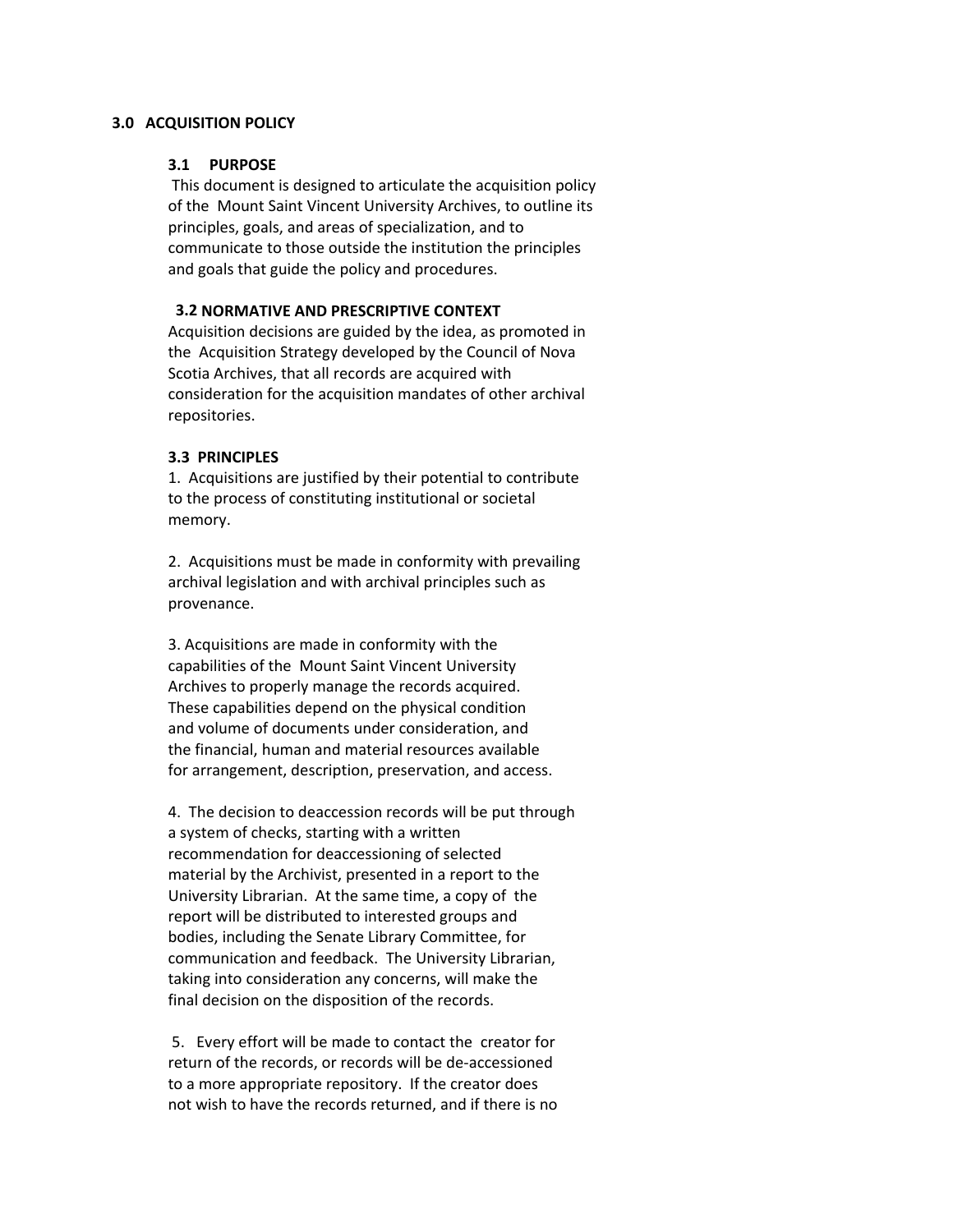other appropriate repository, the de‐accessioned records may be destroyed. This policy may change relative to the development of records retention schedules for the University.

6. The criteria that governed the appraisal, selection and acquisition of records, as well as that governing the decision to de‐accession a record must always be well documented.

#### **3.4 GOALS**

In order to achieve its acquisition mandate, the Mount Saint Vincent University Archives has set the following goals:

1. to facilitate the transfer of university records with enduring value to ensure that the university is accountable to its constituencies and to create a secure and enduring repository for its institutional memory.

2. to support the Mount Saint Vincent University mission statement, in particular "the preservation of knowledge through [MSVU's] role as a repository and trustee of our cultural heritage."

### **3.5 AREAS OF SPECIALIZATION AND PRIORITIES**

Records of Mount Saint Vincent University, its predecessors, and affiliated bodies.

Records of persons whose activities are related to the functions of Mount Saint Vincent University, i.e. the records of individuals that aid in the documentation of institutional memory. They could be internal or external to the Mount.

Records that support teaching and research at Mount Saint Vincent University, particularly records that relate to the development and promotion of literacy, social justice, and the advancement of women.

In terms of form/media, the Archives acquires, but is not limited to acquiring, records in the following forms/media:

- Textual
- Graphic, including photographic Cartographic
- Architectural
- Moving images
- Sound recordings
- Electronic records